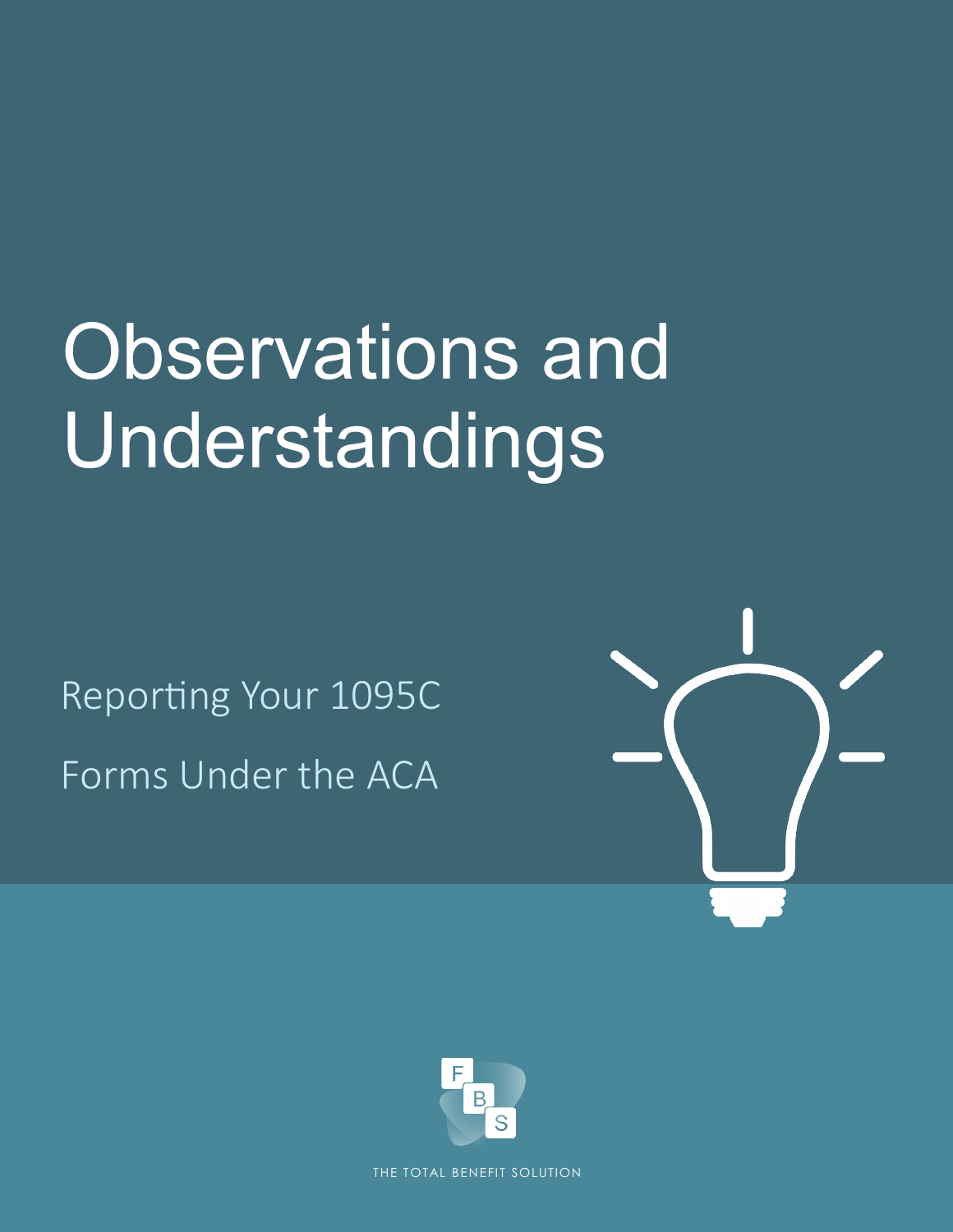# Table of Contents

| $\mathbf{I}$ .  | Who Has to Report?                 | PG <sub>1</sub> |
|-----------------|------------------------------------|-----------------|
|                 |                                    |                 |
| $\prod_{i=1}^n$ | It's the Employer's Responsibility | PG <sub>2</sub> |
|                 |                                    |                 |
| $\mathbb{H}$ .  | Employer Offer and Coverage        | PG <sub>3</sub> |
|                 | IV. Closing Remarks                | PGZ             |

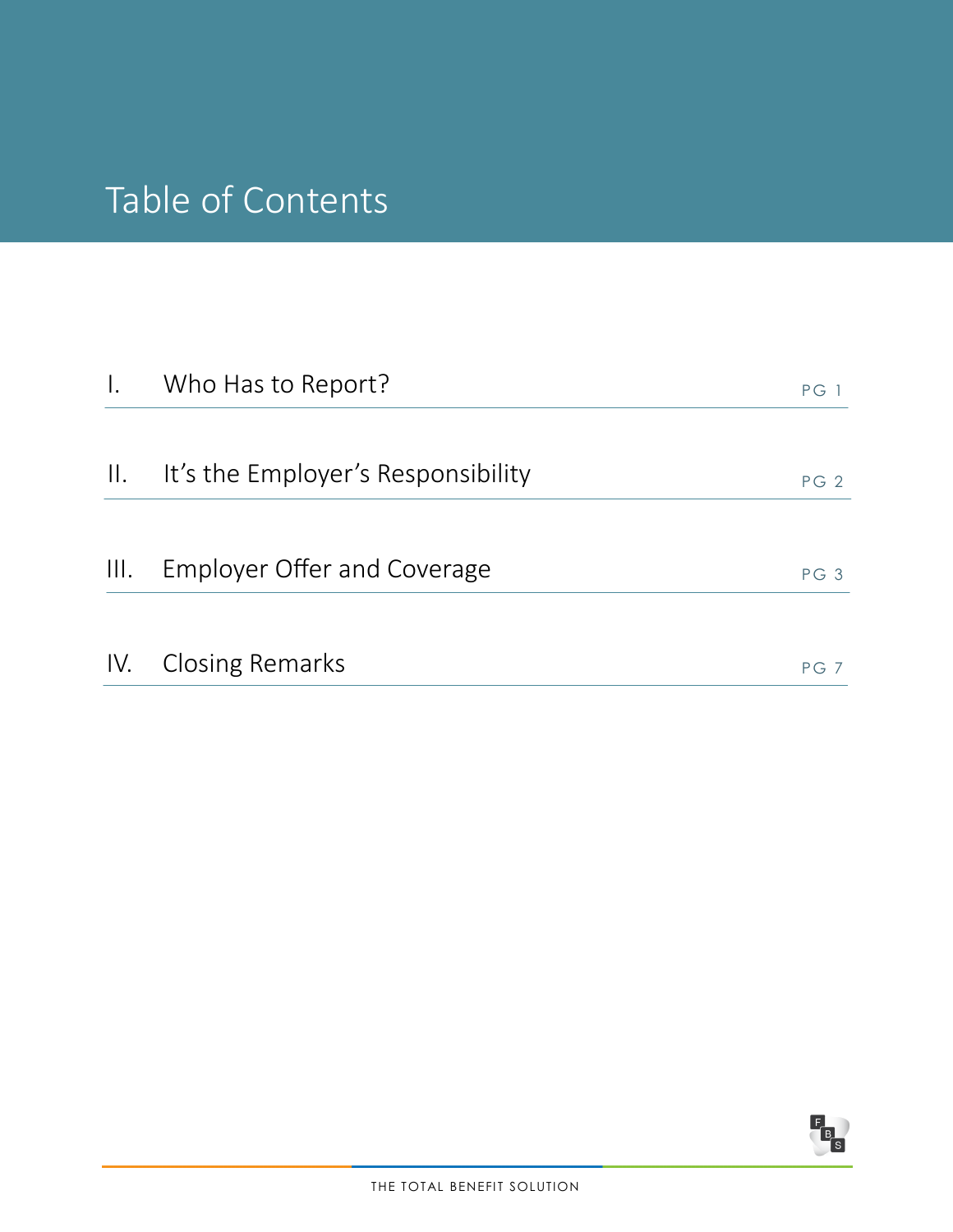# I. Who Has to Report?



To report or not to report, that's the question right? Take a brief moment to review the following table shown below. Which of these scenarios apply to you? This will help you gain a better understanding of what your ACA Reporting obligations could be.

|        |                                              | <b>NO HEALTH PLAN</b>                                     | <b>FULLY-INSURED PLAN</b>                                                   | <b>SELF-INSURED</b>                                 |
|--------|----------------------------------------------|-----------------------------------------------------------|-----------------------------------------------------------------------------|-----------------------------------------------------|
| < 50   | Small<br>Employers                           | <b>NO</b><br><b>REPORTING</b>                             | <b>NO</b><br><b>REPORTING</b>                                               | <b>FILE 1095-B</b><br><b>ONLY</b>                   |
| 50-99  | 50-99<br>Employees                           | <b>FILE 1095-C</b><br><b>PARTS   AND</b><br>$\mathbf{II}$ | <b>FILE 1095-C</b><br><b>PARTS I AND II</b><br>(insurer files<br>$1095 - B$ | <b>FILE 1095-C</b><br>PARTS I, II<br><b>AND III</b> |
| $100+$ | Applicable<br>Large<br>Employers<br>$(100+)$ | <b>FILE 1095-C</b><br><b>PARTS   AND</b><br>$\mathbf{  }$ | FILE 1095-C PARTS I<br>AND II<br>(insurer files 1095-B)                     | <b>FILE 1095-C</b><br>PARTS I, II<br>AND III        |

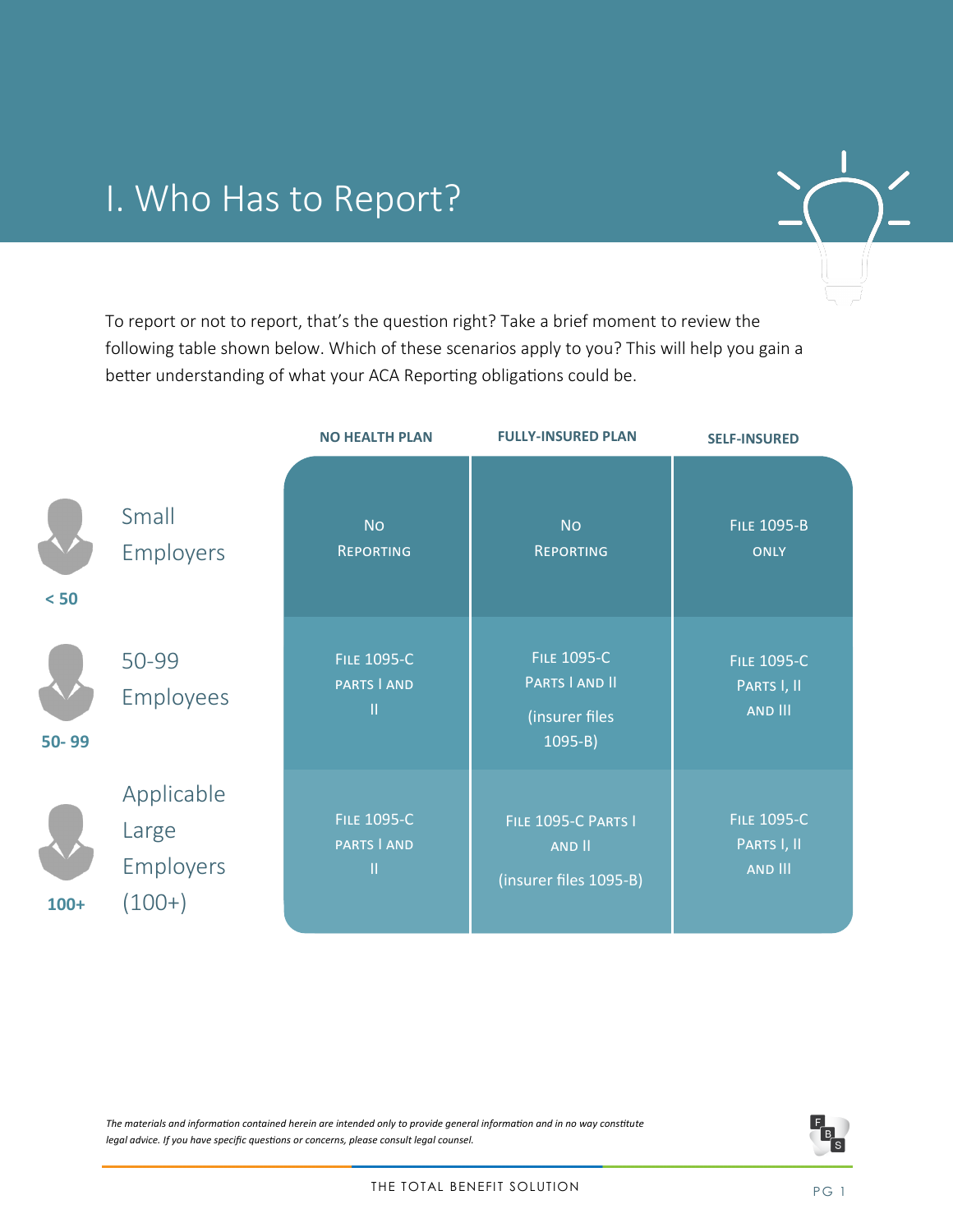# II. It's the Employer's Responsibility



### ...on Part I and Part II on the 1095C

Part II is complex. It includes three lines, each reflecting a separate box for each month of the calendar year [\(See IRS Form 1095C\).](http://www.irs.gov/pub/irs-pdf/f1095c.pdf)



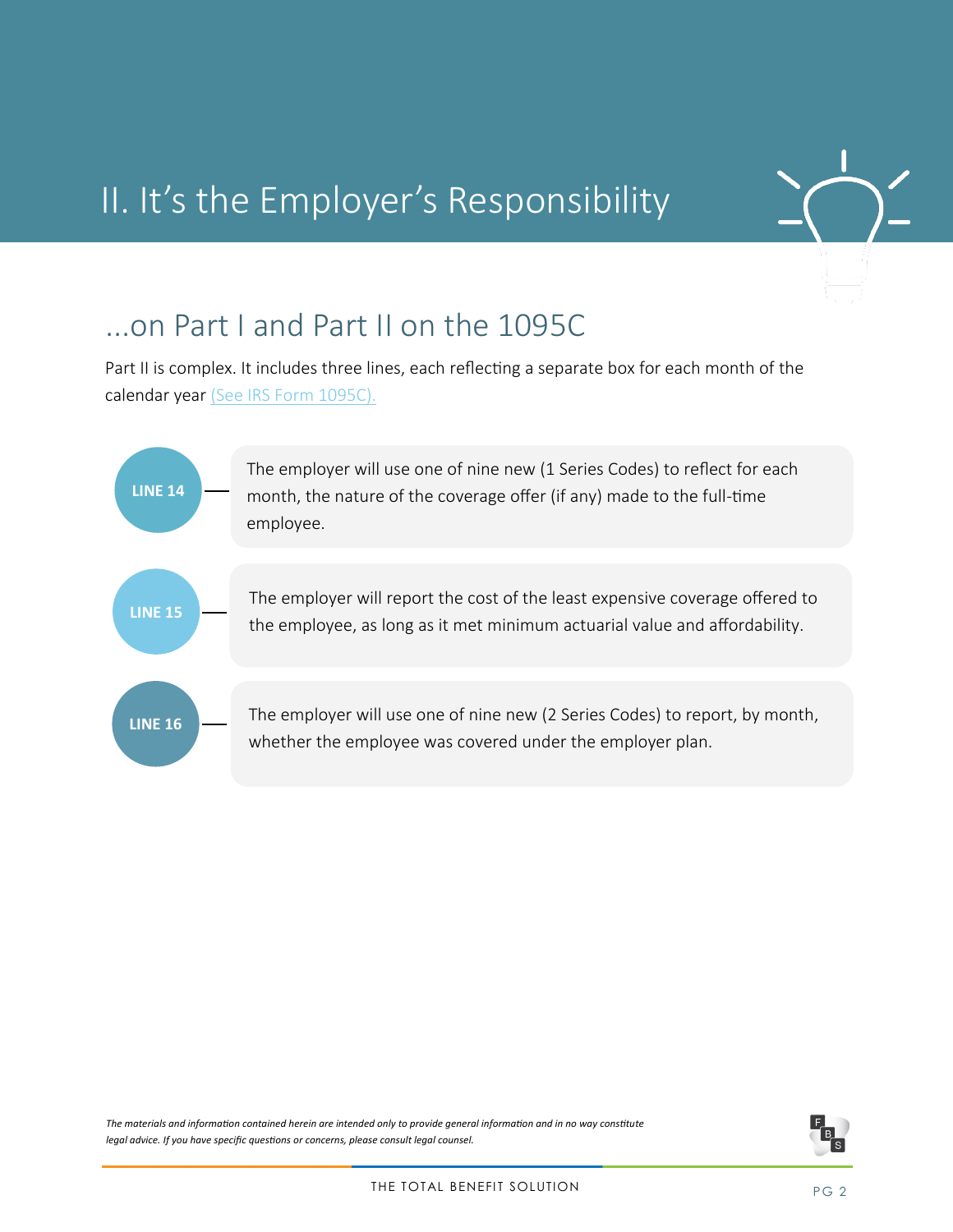

# III. Employer Offer and Coverage

#### Line 14 (1 Series Codes) **LINE 14**

The codes listed below for line 14 describe the coverage that your employer offered to you and your spouse and dependent(s), if any. This information relates to eligibility for coverage subsidized by the premium tax credit for you, your spouse, and dependent(s). For more information about the premium tax credit, [see Pub. 974.](http://www.irs.gov/pub/irs-pdf/p974.pdf)

| <b>1A.</b> | Minimum essential coverage providing minimum value offered to you with an employee<br>contribution for self-only coverage equal to or less than \$1,108.65 (9.5% of the 48 contiguous<br>states single federal poverty line) and minimum essential coverage offered to your spouse and<br>dependent(s) (referred to here as a Qualifying Offer). This code may be used to report for specific<br>months for which a Qualifying Offer was made, even if you did not receive a Qualifying Offer for all<br>12 months of the calendar year. |
|------------|------------------------------------------------------------------------------------------------------------------------------------------------------------------------------------------------------------------------------------------------------------------------------------------------------------------------------------------------------------------------------------------------------------------------------------------------------------------------------------------------------------------------------------------|
| 1B.        | Minimum essential coverage providing minimum value offered to you and minimum essential<br>coverage NOT offered to your spouse or dependent(s).                                                                                                                                                                                                                                                                                                                                                                                          |
| <b>1C.</b> | Minimum essential coverage providing minimum value offered to you and minimum essential<br>coverage offered to your dependent(s) but NOT your spouse.                                                                                                                                                                                                                                                                                                                                                                                    |
| 1D.        | Minimum essential coverage providing minimum value offered to you and minimum essential<br>coverage offered to your spouse but NOT your dependent(s).                                                                                                                                                                                                                                                                                                                                                                                    |
| 1E.        | Minimum essential coverage providing minimum value offered to you and minimum essential<br>coverage offered to your dependent(s) and spouse.                                                                                                                                                                                                                                                                                                                                                                                             |

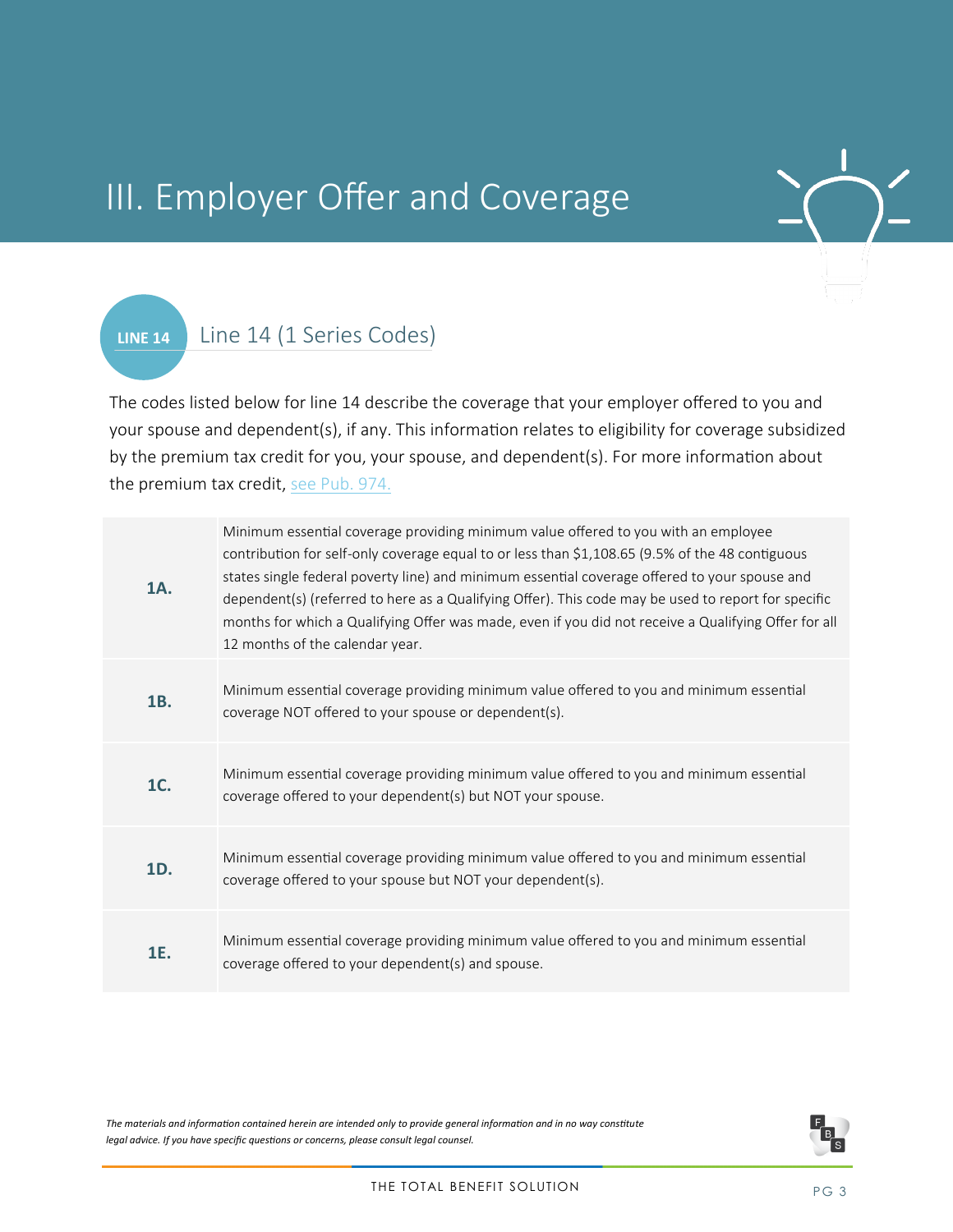| 1F. | Minimum essential coverage NOT providing minimum value offered to you, or you and your spouse<br>or dependent(s), or you, your spouse, and dependent(s).                                                                                                                                                                                                                |
|-----|-------------------------------------------------------------------------------------------------------------------------------------------------------------------------------------------------------------------------------------------------------------------------------------------------------------------------------------------------------------------------|
| 1G. | You were NOT a full-time employee for any month of the calendar year but were enrolled in self-<br>insured employer-sponsored coverage for one or more months of the calendar year. This code will<br>be entered in the All 12 Months box on line 14.                                                                                                                   |
| 1H. | No offer of coverage (you were NOT offered any health coverage or you were offered coverage<br>that is NOT minimum essential coverage).                                                                                                                                                                                                                                 |
| 11. | Your employer claimed "Qualifying Offer Transition Relief" for 2015 and for at least one month of<br>the year you (and your spouse or dependent(s) did not receive a Qualifying Offer. Note that your<br>employer has also provided a contact number at which you may request further information about<br>the health coverage, if any, you were offered (see line 10). |

#### Line 15 (1 Series Codes) **LINE 15**

This line reports the employee share of the lowest-cost monthly premium for self-only minimum essential coverage providing minimum value that your employer offered you. The amount reported on line 15 may not be the amount you paid for coverage if, for example, you chose to enroll in more expensive coverage such as family coverage. Line 15 will show an amount only if code 1B, 1C, 1D, or 1E is entered on line 14. If you were offered coverage but not required to contribute any amount towards the premium, this line will report a "0.00" for the amount.

#### Line 16 (1 Series Codes) **LINE 15**

This line provides the IRS information to administer the employer shared responsibility provisions. None of this information affects your eligibility for the premium tax credit. For more information about the employer shared responsibility provisions, [see IRS.gov.](http://www.irs.gov)

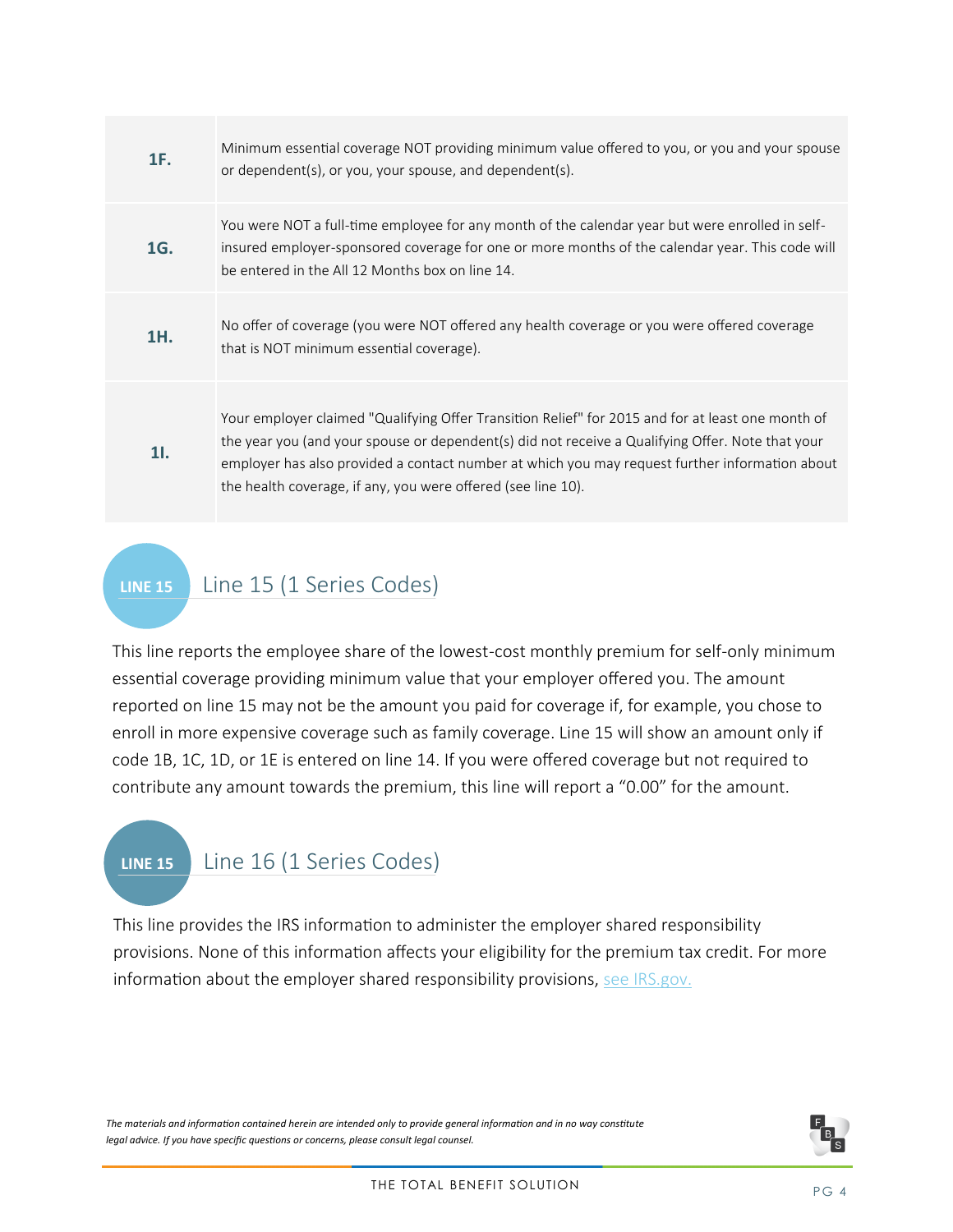## Code Series 2 - 4980H Safe Harbor Codes and Other Relief for Employers

#### An employer enters the applicable Code Series 2 indicator code, if any, on Line 16 to report for one or more months of the calendar year that one of the following situations applied to the employee:

The employee was not employed or was not a full-time employee; the employee enrolled in the minimum essential coverage offered; the employee was in a Limited Non-Assessment Period with respect to section 4980H(b); noncalendar year transition relief applied to the employee; the employer met one of the section 4980H affordability safe harbors with respect to this employee, or the employer was eligible for multiemployer interim rule relief for this employee. In some circumstances more than one situation could apply to the same employee in the same month. For example, an employee could be enrolled in health coverage for a particular month during which he or she is not a fulltime employee. However, only one code may be used for a particular calendar month. For any month in which an employee enrolled in minimum essential coverage, indicator code 2C reporting enrollment is used instead of any other indicator code that could also apply. For an employee who did not enroll in health coverage, there are some specific ordering rules for which code to use; see the descriptions of the codes.

**2A.**

**2B.**

Employee not employed during the month. Enter code 2A if the employee was not employed on any day of the calendar month. Do not use code 2A for a month if the individual was an employee of the employer on any day of the calendar month. Do not use code 2A for the month during which an employee terminates employment with the employer.

Employee not a full-time employee. Enter code 2B if the employee is not a full-time employee for the month and did not enroll in minimum essential coverage, if offered for the month. Enter code 2B also if the employee is a full-time employee for the month and whose offer of coverage (or coverage if the employee was enrolled) ended before the last day of the month solely because the employee terminated employment during the month (so that the offer of coverage or coverage would have continued if the employee had not terminated employment during the month). Also use this code for January 2015 if the employee was offered health coverage no later than the first day of the first payroll period that begins in January 2015 and the coverage offered was affordable for purposes of the employer shared responsibility provisions under section 4980H and provided minimum value.

#### Continued on next page.

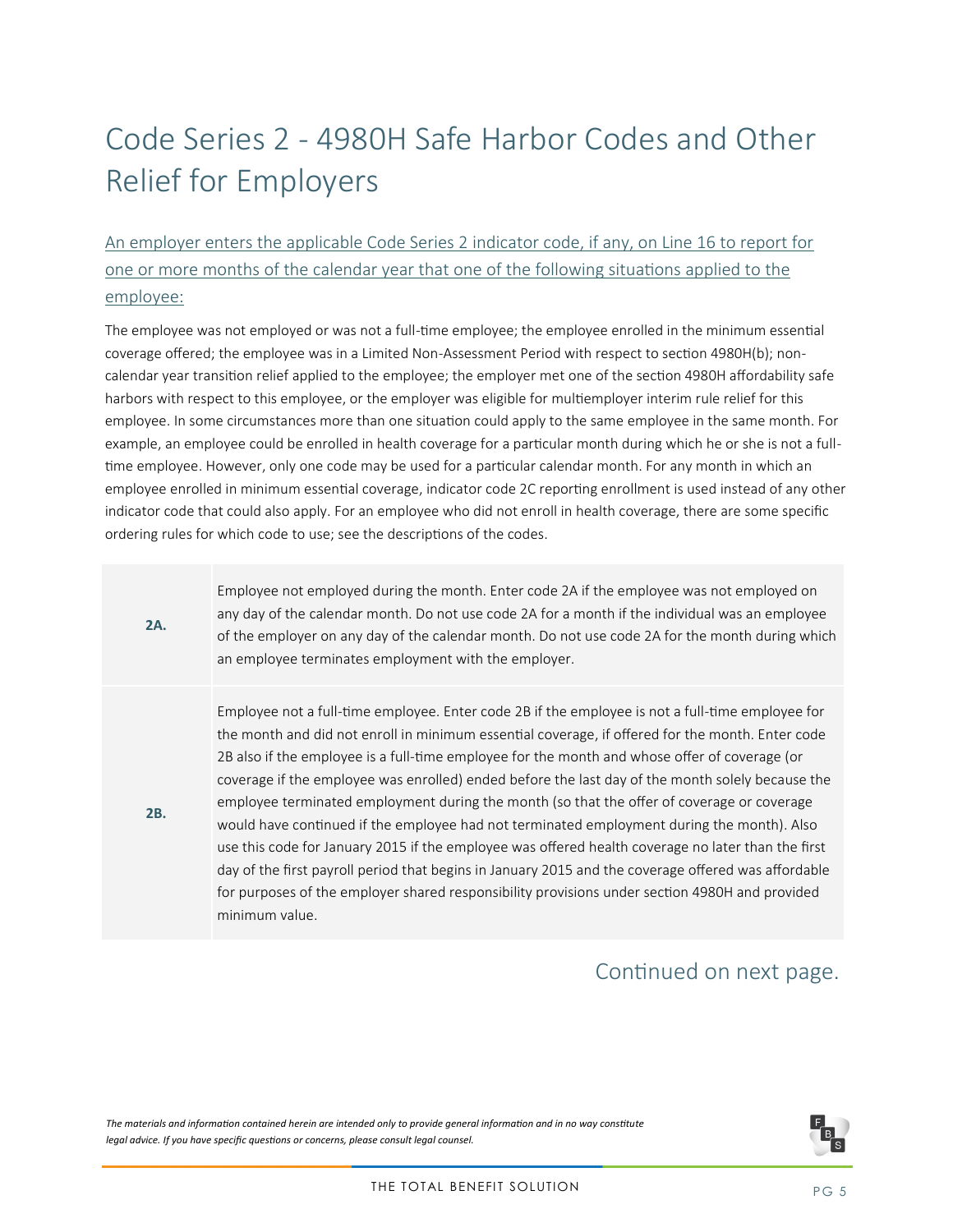# Code Series 2 - 4980H Safe Harbor Codes and Other Relief for Employers (contd.)

|  | <b>2C.</b> | Employee enrolled in coverage offered. Enter code 2C for any month in which the employee<br>enrolled in health coverage employee's enrollment offered by the employer for each day of the<br>month, regardless of whether any other code in Code Series 2 might also apply (for example, the<br>code for a section 4980H affordability safe harbor).                                                                                                                                                                                                                                                                                                                                                  |
|--|------------|-------------------------------------------------------------------------------------------------------------------------------------------------------------------------------------------------------------------------------------------------------------------------------------------------------------------------------------------------------------------------------------------------------------------------------------------------------------------------------------------------------------------------------------------------------------------------------------------------------------------------------------------------------------------------------------------------------|
|  | <b>2D.</b> | Employee in a section 4980H(b) Limited Non-Assessment Period. Enter code 2D for any month<br>during which an employee is in a Limited Non-Assessment Period for section 4980H(b). If an<br>employee is in an initial measurement period, enter code 2D (employee in a section 4980H(b)<br>Limited Non-Assessment Period) for the month, and not code 2B (employee not a full-time<br>employee). For an employee in a section 4980H(b) Limited Non-Assessment Period for whom the<br>employer is also eligible for the multiemployer interim rule relief for the month code 2E, enter code<br>2E (multiemployer interim rule relief) and not code 2D (employee in a Limited Non-Assessment<br>Period). |
|  | <b>2E.</b> | Multiemployer interim rule relief. Enter code 2E for any month for which the multiemployer interim<br>guidance applies for that employee. This relief is described under Offer of Health Coverage in the<br>Definitions section of these instructions.                                                                                                                                                                                                                                                                                                                                                                                                                                                |
|  | <b>2F.</b> | Section 4980H affordability Form W-2 safe harbor. Enter code 2F if the employer used the section<br>4980H Form W-2 safe harbor to determine affordability for purposes of section 4980H(b) for this<br>employee for the year. If an employer uses this safe harbor for an employee, it must be used for all<br>months of the calendar year for which the employee is offered health coverage.                                                                                                                                                                                                                                                                                                         |
|  | <b>2G.</b> | Section 4980H affordability federal poverty line safe harbor. Enter code 2G if the employer used the<br>section 4980H federal poverty line safe harbor to determine affordability for purposes of section<br>4980H(b) for this employee for any month(s).                                                                                                                                                                                                                                                                                                                                                                                                                                             |
|  | 2H.        | Section 4980H affordability rate of pay safe harbor. Enter code 2H if the employer used the section<br>4980H rate of pay safe harbor to determine affordability for purposes of section 4980H(b) for this<br>employee for any month(s).                                                                                                                                                                                                                                                                                                                                                                                                                                                               |
|  | *NOTE      | Codes 2F through 2H: Although employers may use the section 4980H affordability safe harbors to determine<br>affordability for purposes of the multiemployer interim guidance, an employer eligible for the relief provided in<br>the multiemployer interim guidance for a month for an employee should enter code 2E (multiemployer interim<br>rule relief), and not a code for the section 4980H affordability safe harbors (codes 2F, 2G, or 2H).                                                                                                                                                                                                                                                  |
|  | 21.        | Non-calendar year transition relief applies to this employee. Enter code 2I if non-calendar year<br>transition relief for section 4980H(b) applies to this employee for the month. See the instructions<br>later under Section 4980H Transition Relief for 2015 and 2015 Section 4980H(b) Transition Relief for<br>employers with Non-Calendar Year Plans (Form 1095-C, line 16, code 2I), for a description of this<br>relief.                                                                                                                                                                                                                                                                       |